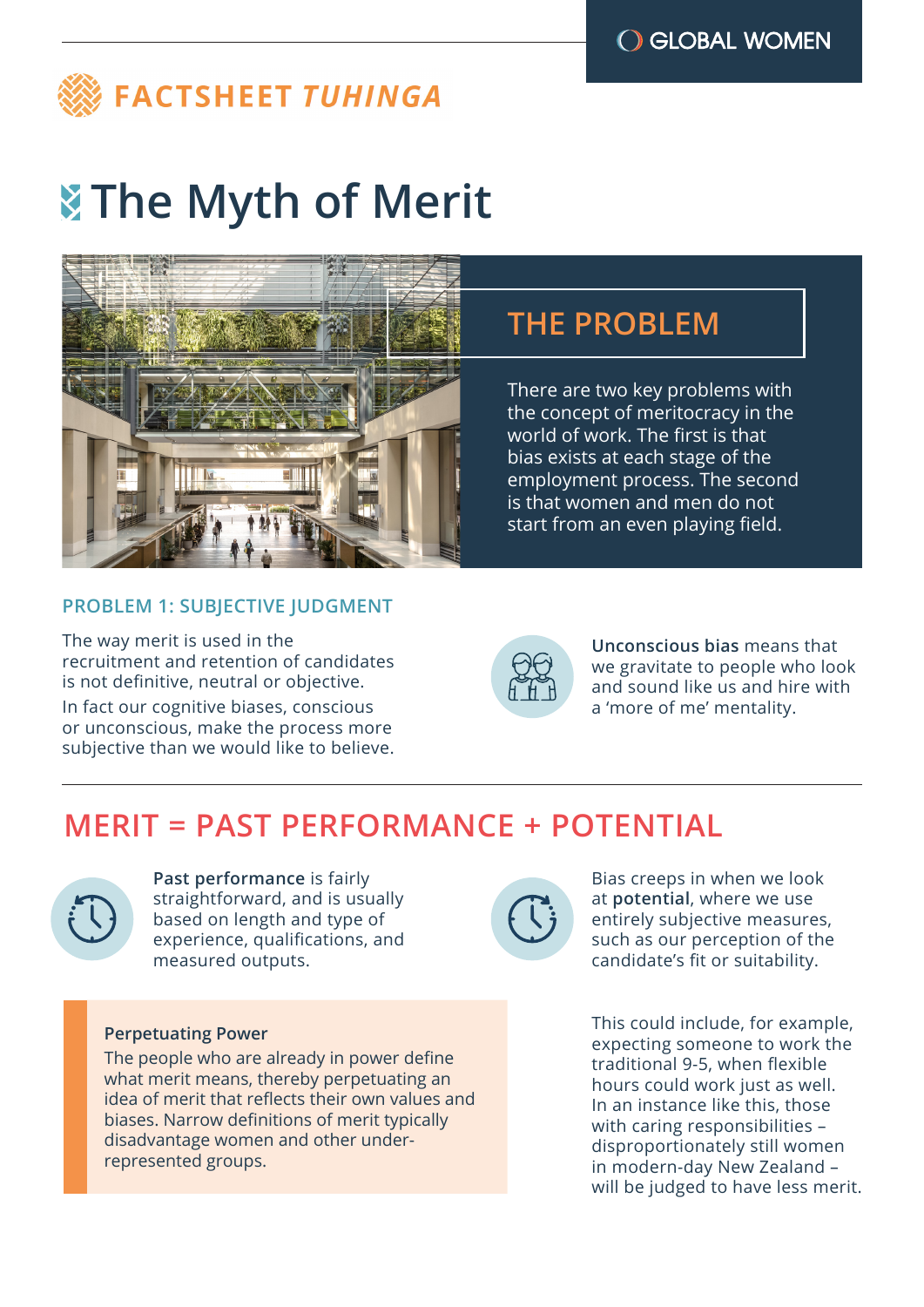

### **PROBLEM 2: THE UNEVEN PLAYING FIELD**

Women and men do not start from an equal playing field with regards to the access to opportunities to build networks and enhance their careers.



Our job descriptions often use wording that is biased toward one gender, and research has shown that this puts women off applying for jobs that are

advertised with masculine-coded language. This isn't because they lack the skills to do the job but because of cues telling them they are not welcome.



everyone.

Informal networking opportunities often lead to career advancement. Yet women, particularly mothers and other carers, are often

As a man gets more successful, he is better liked by men and women, and as a woman gets more successful, she is less liked by men and women. In a

excluded by events being held out of business hours or in male-dominated environments, like the golf course.

society that views the same behaviour traits that are penalised in women as positive in men, it is a mistake to think our judgments of merit are based on the same criteria for

*Women are just as ambitious as men when they begin their careers, but become so wearied by fighting against multiple structural and experiential barriers to their success that this ambition often wanes.*

**PROFESSOR MICHELLE RYAN, UNIVERSITY OF EXETER**

*"Women get less of the mentorship and sponsorship that often results from informal networking. [...] The result is that women miss out."*

**LEANIN.ORG**



In New Zealand unpaid carers are twice as likely to be female than male, again penalising women in a culture where those with 'gaps' in their CV or who

can't be available round the clock are seen as having less merit. With evidence showing that women working part-time are in fact the most productive group of workers, we are missing out on significant talent by allowing this to continue.